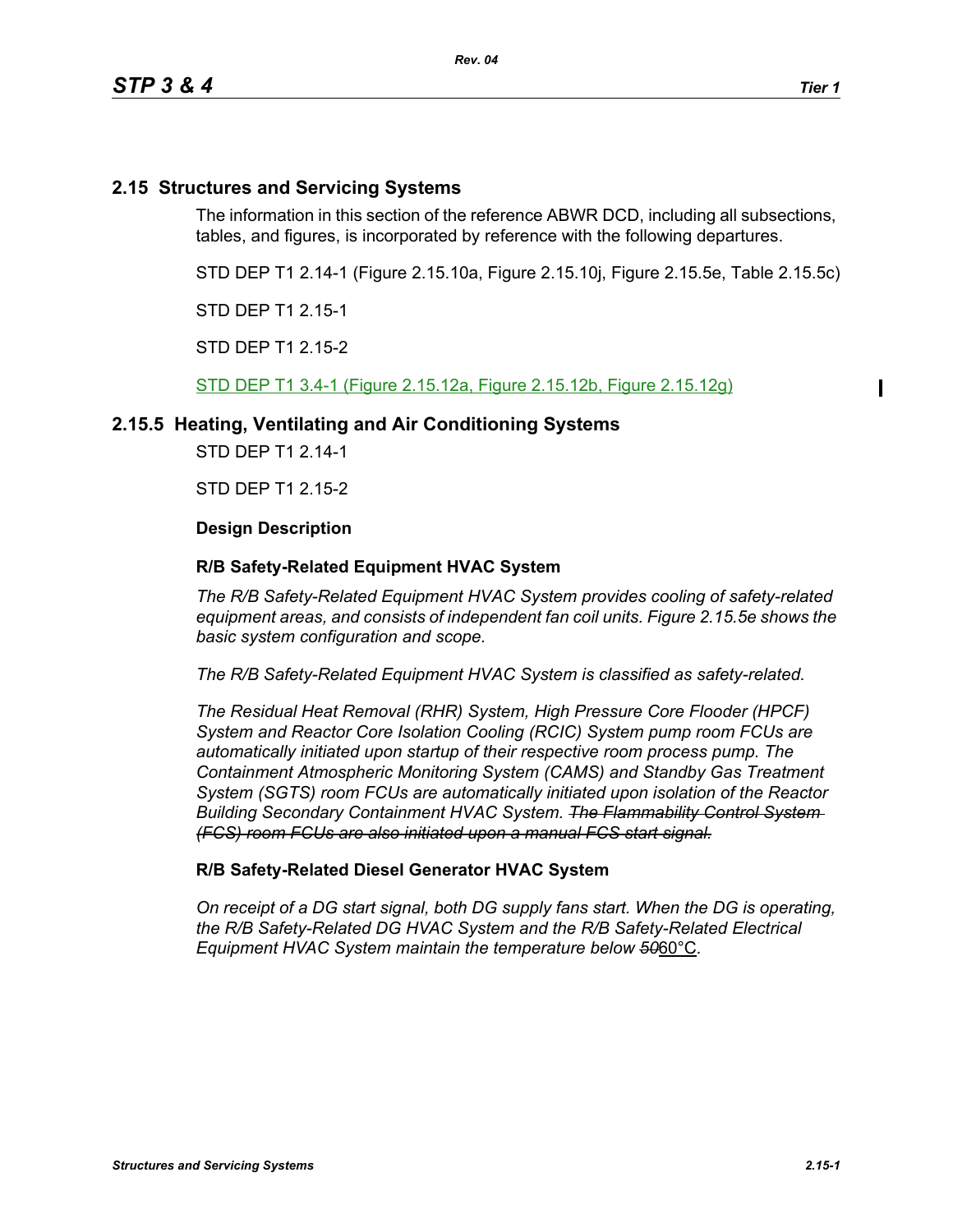# **2.15.11 Turbine Building**

STD DEP T1 2.4-2

*The Turbine Building (T/B) includes the electrical building and houses the main turbine generator and other power conversion cycle equipment and auxiliaries. The T/B is located adjacent to the safety-related Seismic Category 1 Control Building. With the exception of instrumentation associated with monitoring of condenser pressure, turbine first stage pressure, turbine control valve oil pressure and stop valve position,*  and electrical switchgear and trip breakers for the condensate pumps, *there is no safety-related equipment in the T/B. The electrical building houses various plant support systems and equipment such as nondivisional switchgear and chillers.*

### **2.15.12 Control Building**

STD DEP T1 3.4-1

### **2.15.13 Radwaste Building**

STD DEP T1 2.15-1

*The external walls of the RW/B below grade and the basemat are classified as Seismic Category I. The exterior walls above grade, the floor slabs, the interior columns, and the roof are classified as non seismic.*

*The external walls of the RW/B below grade and the basemat are designed and constructed to accommodate the dynamic and static loading conditions associated with the various loads and load combinations* as described in Regulatory Guide 1.143.*which form the structural design basis.The loads are those associated with:*

- *(1) Natural phenomena—wind, floods, tornados, earthquakes, rain and snow.*
- *(2) Internal event—floods.*
- *(3) Normal plant operations—live loads, dead loads and temperature effects.*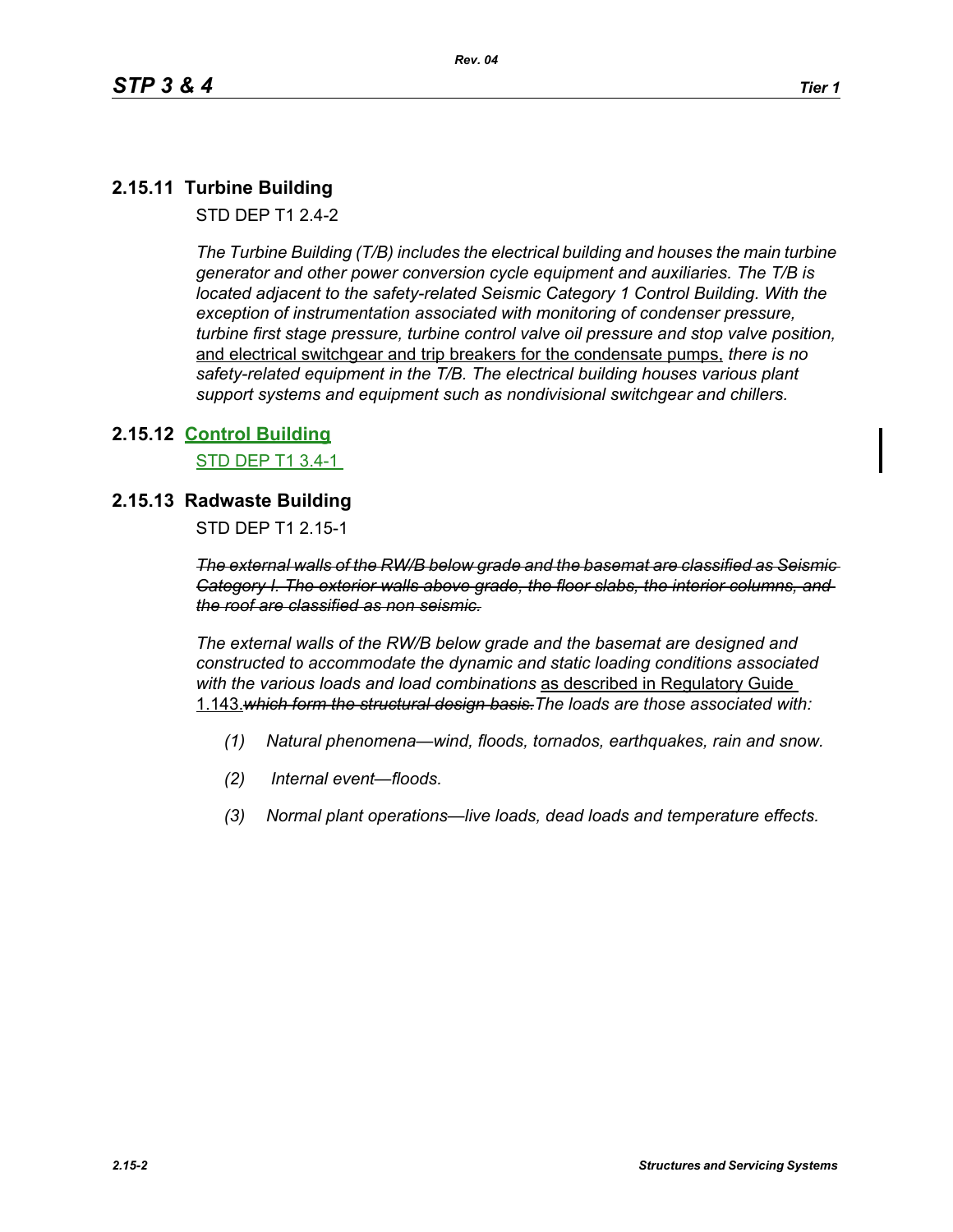| <b>Design Commitment</b><br>4. The FGS room FGUs are initiated upon a-<br>manual FCS start signal-Not used. | <b>Inspections, Tests, Analyses</b><br>4. Tests will be conducted on each as built FCS room- | <b>Acceptance Criteria</b>                                                            |
|-------------------------------------------------------------------------------------------------------------|----------------------------------------------------------------------------------------------|---------------------------------------------------------------------------------------|
|                                                                                                             |                                                                                              |                                                                                       |
|                                                                                                             | FGU using a simulated intitiation signal-Not used.                                           | 4. The FCS room FCU starts upon receipt of a<br>signal indicating FCS start-Not used. |
|                                                                                                             |                                                                                              |                                                                                       |
|                                                                                                             |                                                                                              |                                                                                       |
|                                                                                                             |                                                                                              |                                                                                       |
|                                                                                                             |                                                                                              |                                                                                       |
|                                                                                                             |                                                                                              |                                                                                       |
|                                                                                                             |                                                                                              |                                                                                       |
|                                                                                                             |                                                                                              |                                                                                       |
|                                                                                                             |                                                                                              |                                                                                       |
|                                                                                                             |                                                                                              |                                                                                       |
|                                                                                                             |                                                                                              |                                                                                       |

L,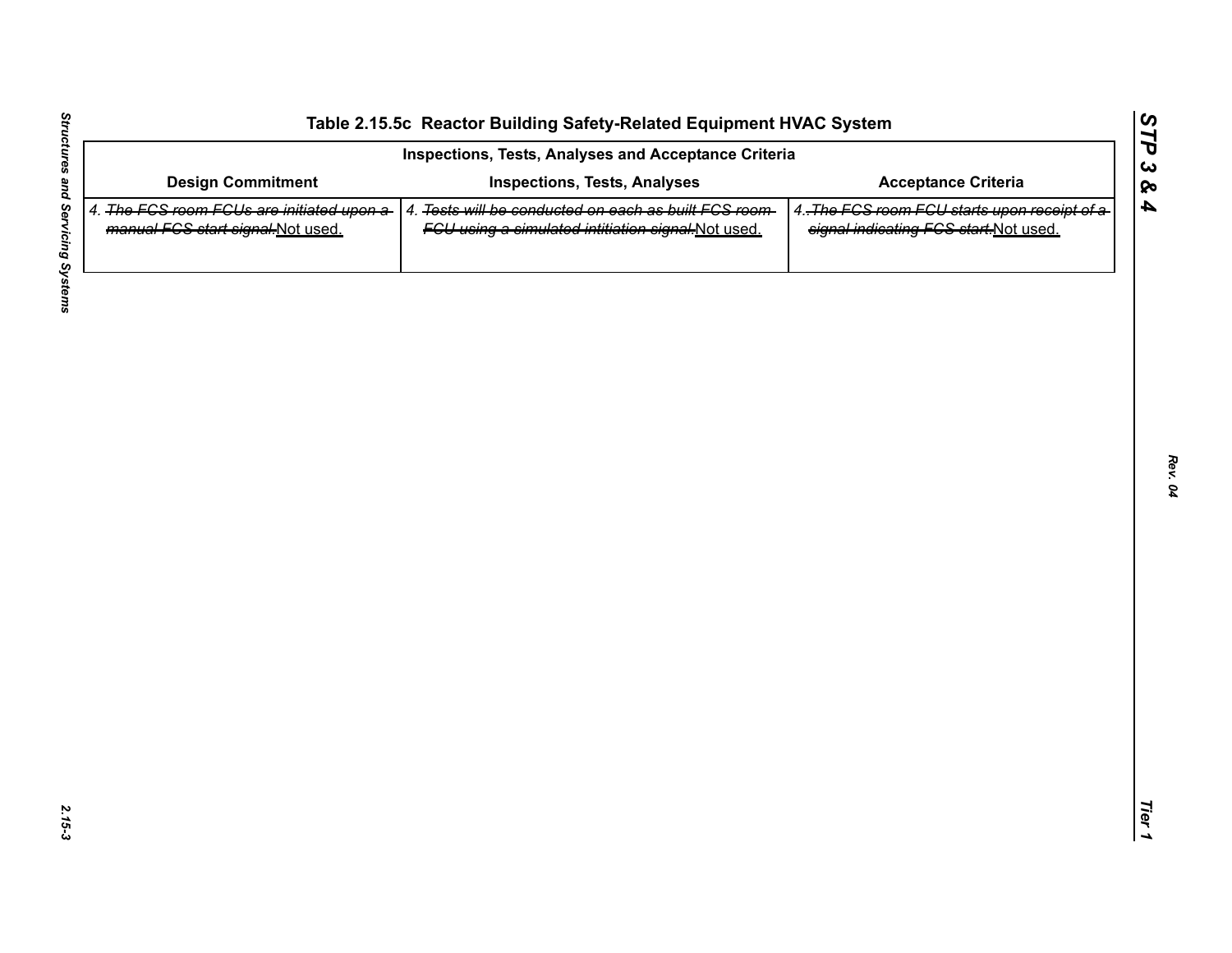

NOTES:

- 1. FCU COOLING WATER IS SUPPLIED BY THE RCW SYSTEM.
- 2. NORMAL VENTILATION AND SMOKE REMOVAL IS PROVIDED BY THE R / B SECONDARY CONTAINMENT HVAC SYSTEM.
- 3. ELECTRICAL POWER LOADS FROM DIVISIONS A,B, AND C ARE POWERED FROM CLASS 1E DIVISIONS I, II, AND II, RESPECTIVELY.

**Figure 2.15.5e Reactor Building Saftey-Related Equipment HVAC System**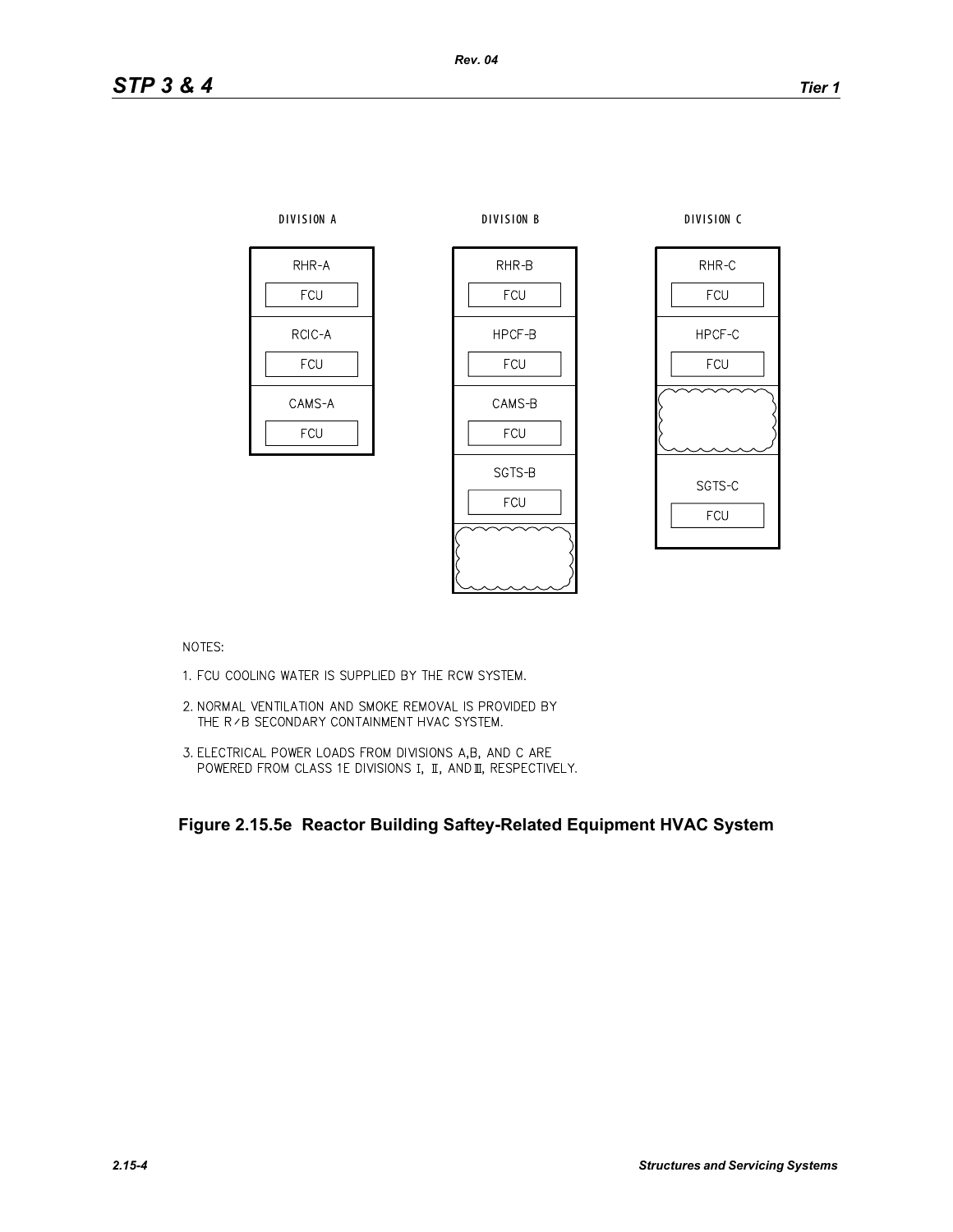

**Figure 2.15.10a Reactor Building Arrangement - Section A-A**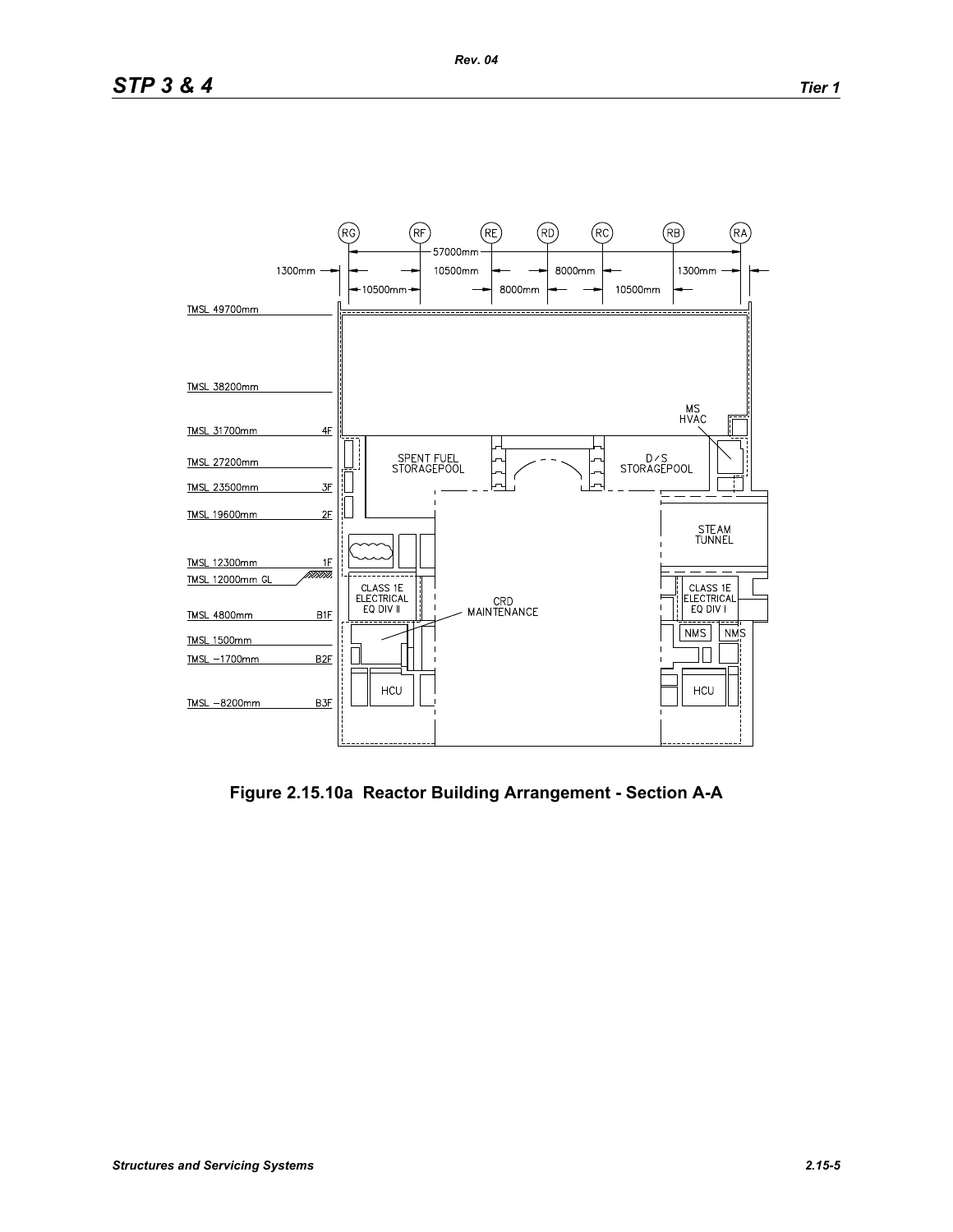*Rev. 04*

[s1]



**Figure 2.15.10j Reactor Building Arrangement, Floor 1F - Elevation 12300 mm**

[e1]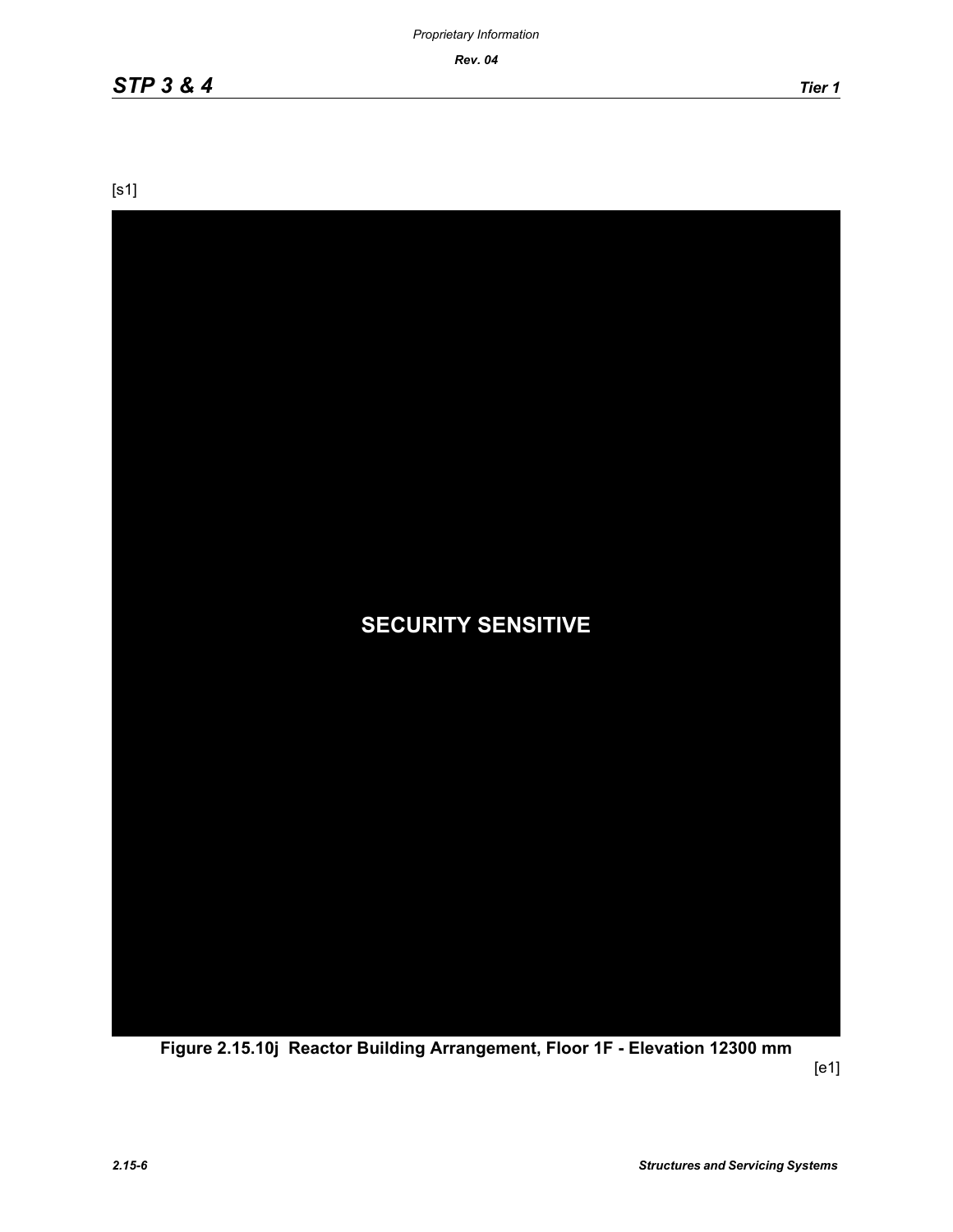*STP 3 & 4*



2.15-7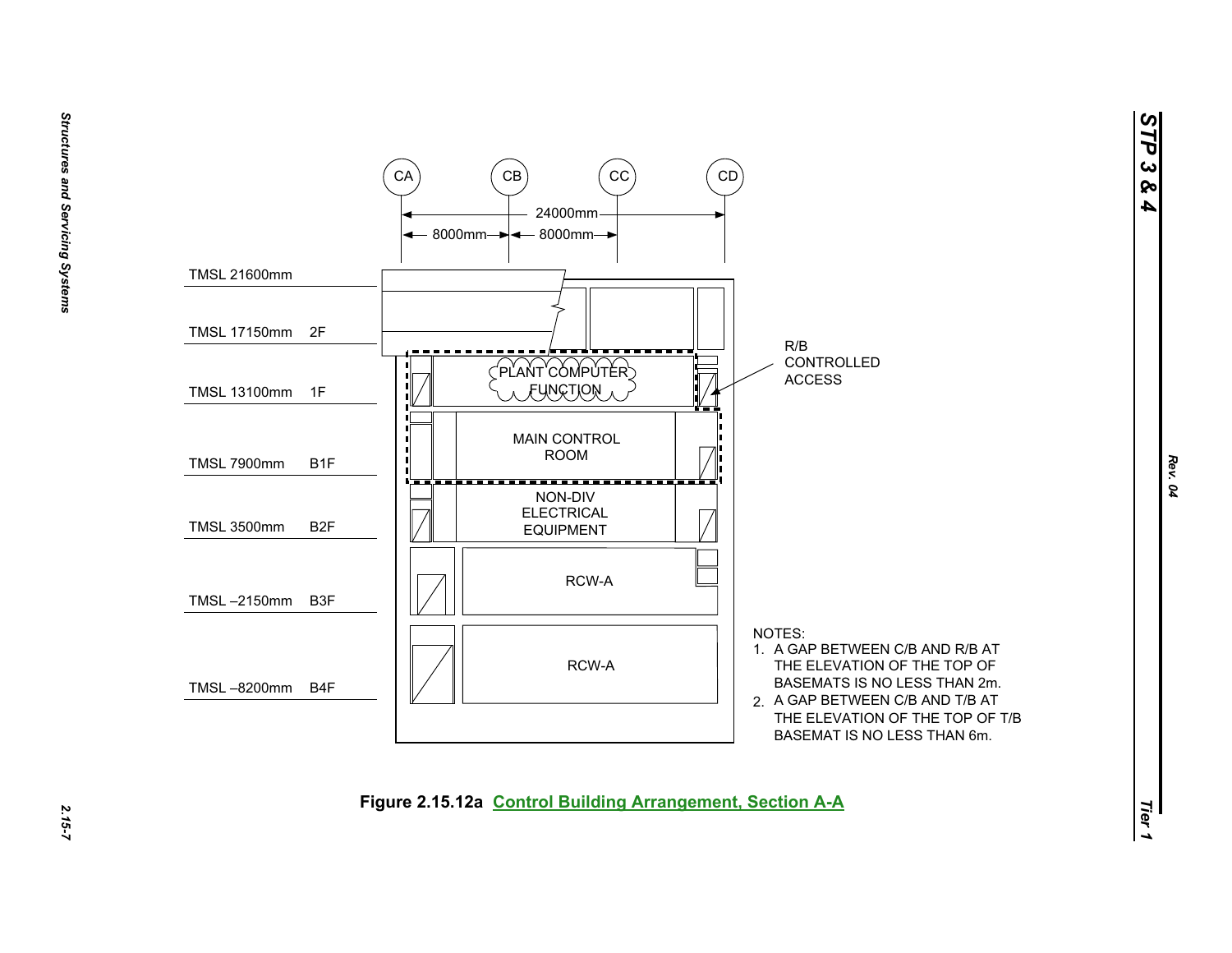

*STP 3 & 4*